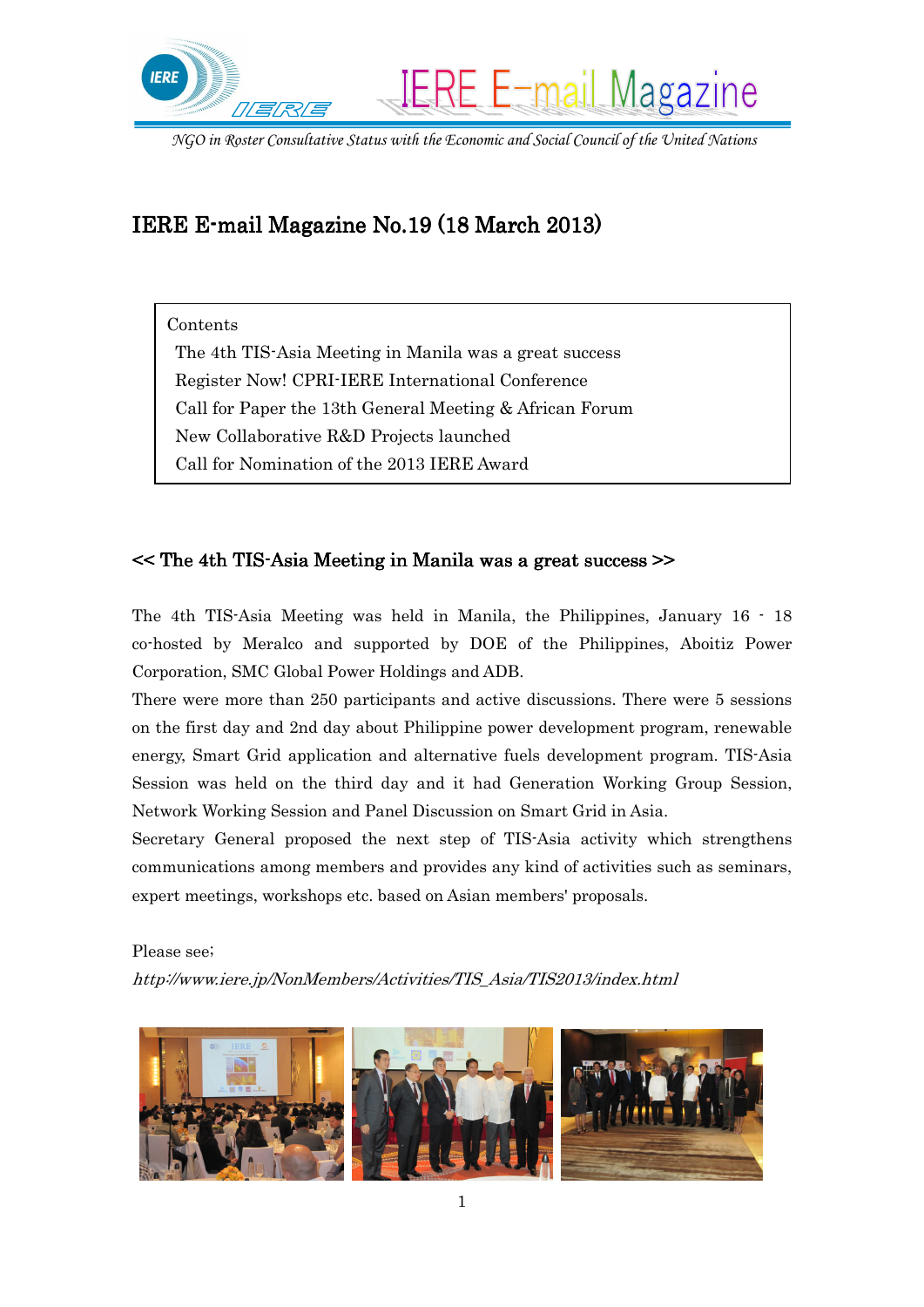

#### << Register Now! CPRI-IERE International Conference >>

CPRI-IERE International Conference will be held on 19th - 20th April following the 24th IERE Board Meeting on 18th April in Bangalore, India. Conference theme is "Emerging Automation and Information Technologies for Power Industry Growth".

Venue: J A Tata Auditorium in Indian Institute of Science Accommodations: Sheraton Bangalore Hotel at Brigade Gateway https://www.starwoodmeeting.com/StarGroupsWeb/res?id=1212072300&key=A1BBD

On-line registration: http://cpri.in/PAC-2013/

Please see;

http://www.iere.jp/NonMembers/Activities/Workshop/Bangalore\_Workshop/PreAnnounc ement.pdf

## << Call for Paper the 13th General Meeting & African Forum >>

The 13rd General Meeting and PIESA-IERE African Forum will be held in Arusha Tanzania.

Schedule:

- 23 September; The 25th IERE Board Meeting & R&D WG Meeting
- 24 September; The 13th IERE General Meeting

General Theme "R&D Road Map for Efficient Electrification"

- 25 September; PIESA-IERE African Forum Main Theme "Renewable Energy in Support of Rural Electrification"

Venue & Accommodations: Mount Meru Hotel Arusha,Tanzania http://www.mountmeruhotel.com/index.htm

\*\* Abstract Submission: No later than 30 April 2013 \*\*

Please see;

http://www.iere.jp/NonMembers/Activities/General\_Meeting/GM13/PreAnnouncement. pdf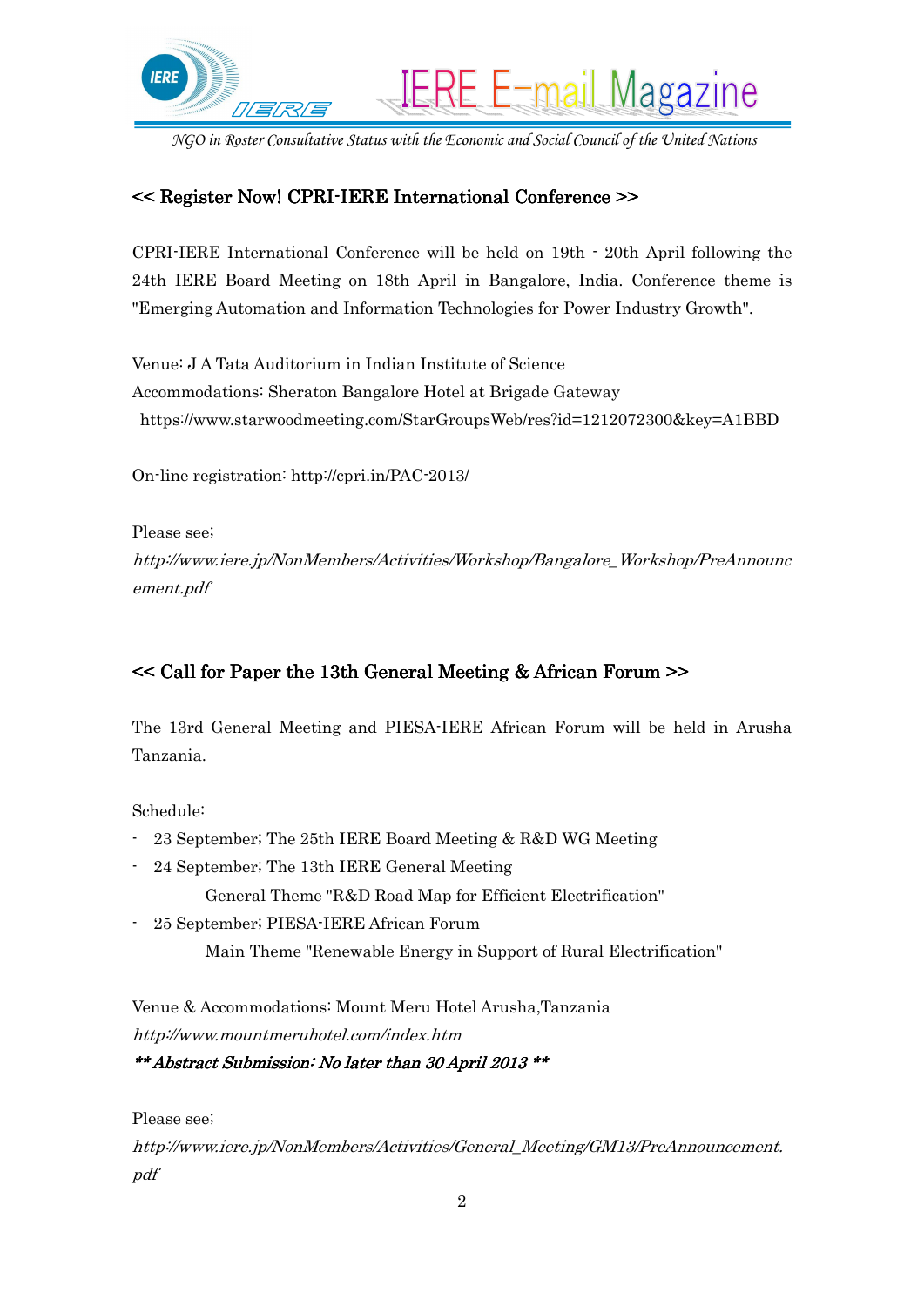

## << New Collaborative R&D Projects launched >>

IERE Central Office announced newly approved projects and asked IERE members to participate in the projects.

New four projects were approved as Collaborative R&D projects at the 3rd R&D WG meeting in November 2012 in Seoul.

- Project 4: "Utilization of the Retired Thermal Power Plants Using Natural Gas/Coal" (proposed by EGAT, Thailand)

- Project 5: "Policy on the social/environment fund for community development/improvement in the area nearby thermal power plants" (proposed by EGAT, Thailand)

- Project 6: "Reliability centered maintenance in power system" (proposed by NRI, Iran)

- Project 7: "Non-destructive Auscultation of the Roofs of Distribution Underground Structures without Need for Access" (proposed by Hydro-Quebec, Canada)

The previously approved project 1 - 3 can still be joined. Please join the above projects and contact IERE Central Office. Please see; http://www.iere.jp/NonMembers/RD\_WG/index.html

## << Call for Nomination of the 2013 IERE Award >>

IERE Members are expected to nominate candidates for 2013 IERE Award before the deadline of May 31 (Friday) by an e-mail to the IERE Central Office.

A nominee need not belong to an IERE member body; however, he or she must be alive at the time of nomination.

It represents a prestigious recognition of an individual or a team who has added outstanding contributions to R&D or to its management in the electric power field.

Please see;

http://www.iere.jp/Members/Information/Others/Award2013/index.html